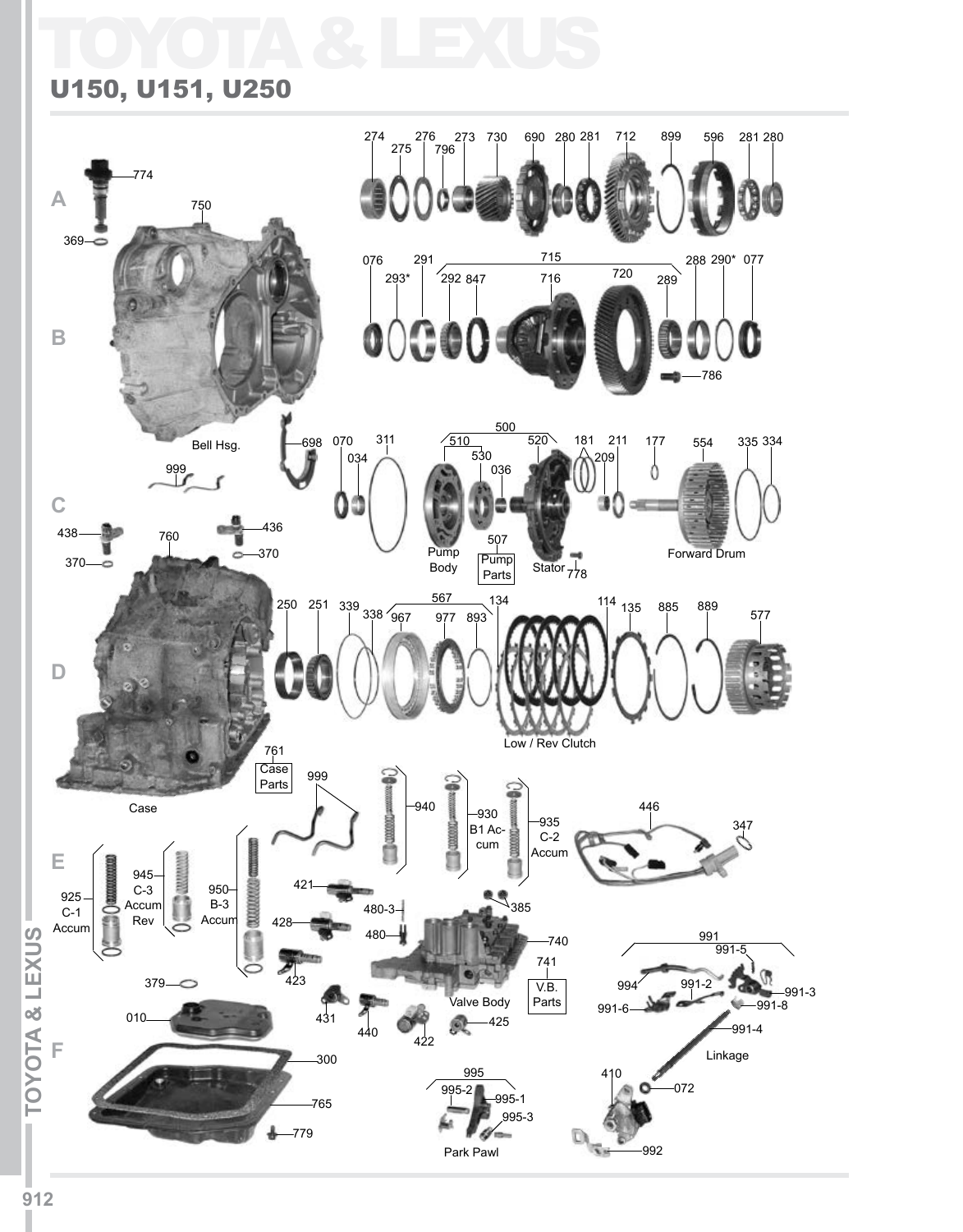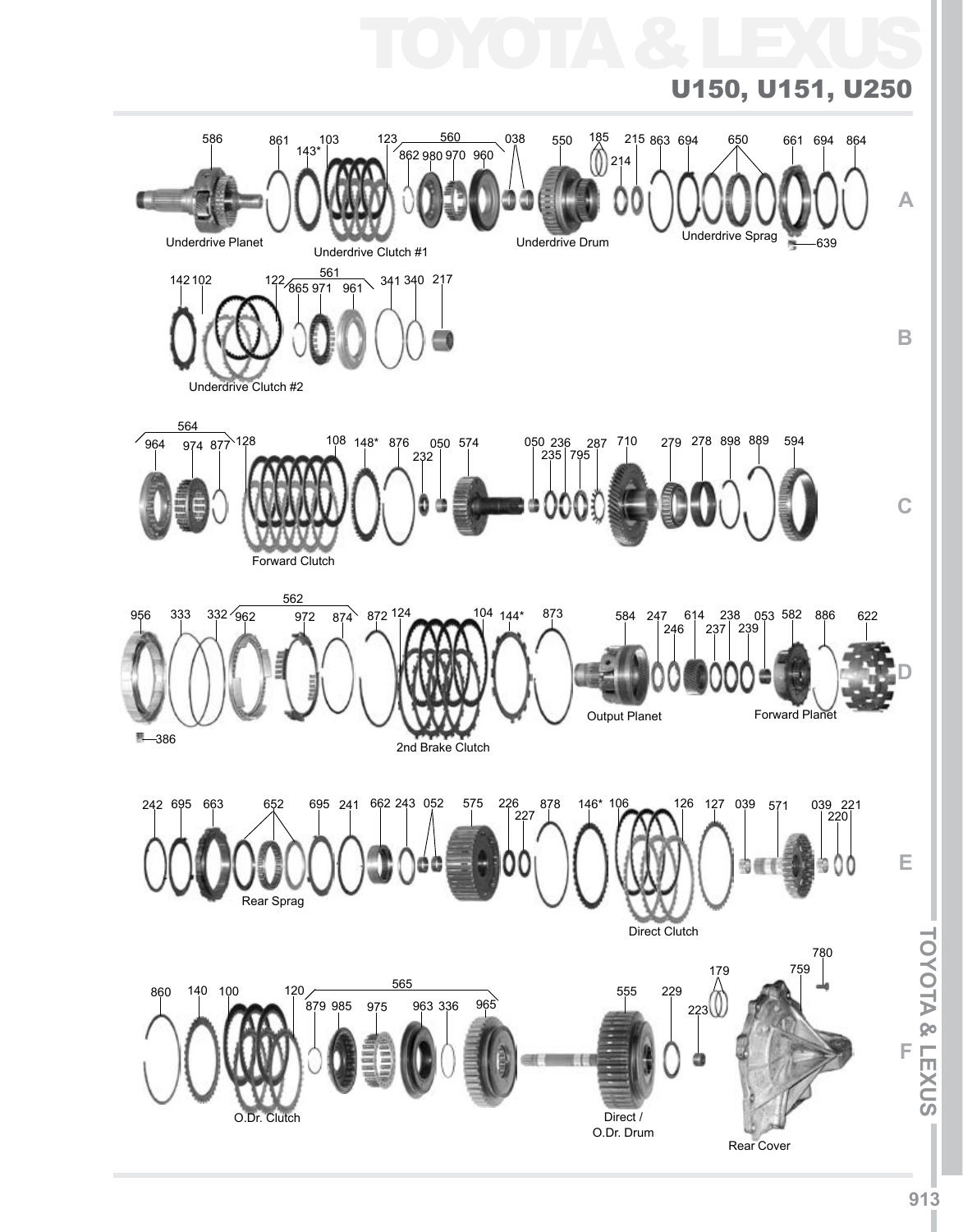# U140, U240, U150, U250 SERIES

### ILL# Part# QTY **REF OVERHAUL KITS**  $N/A$ **SUB KITS & PISTON KITS MASTER L/STEEL KITS** MASTER W/STEELS KITS AND ALCOHOL AND RESIDENCE  $\cdots$ (2WD) 2000-07, Scion tc, 05-07, Pontiac Vibe 2003............... **FILTERS BUSHINGS** METAL CLAD SEALS **And Seat All Class Contract Class**

ഗ

⋖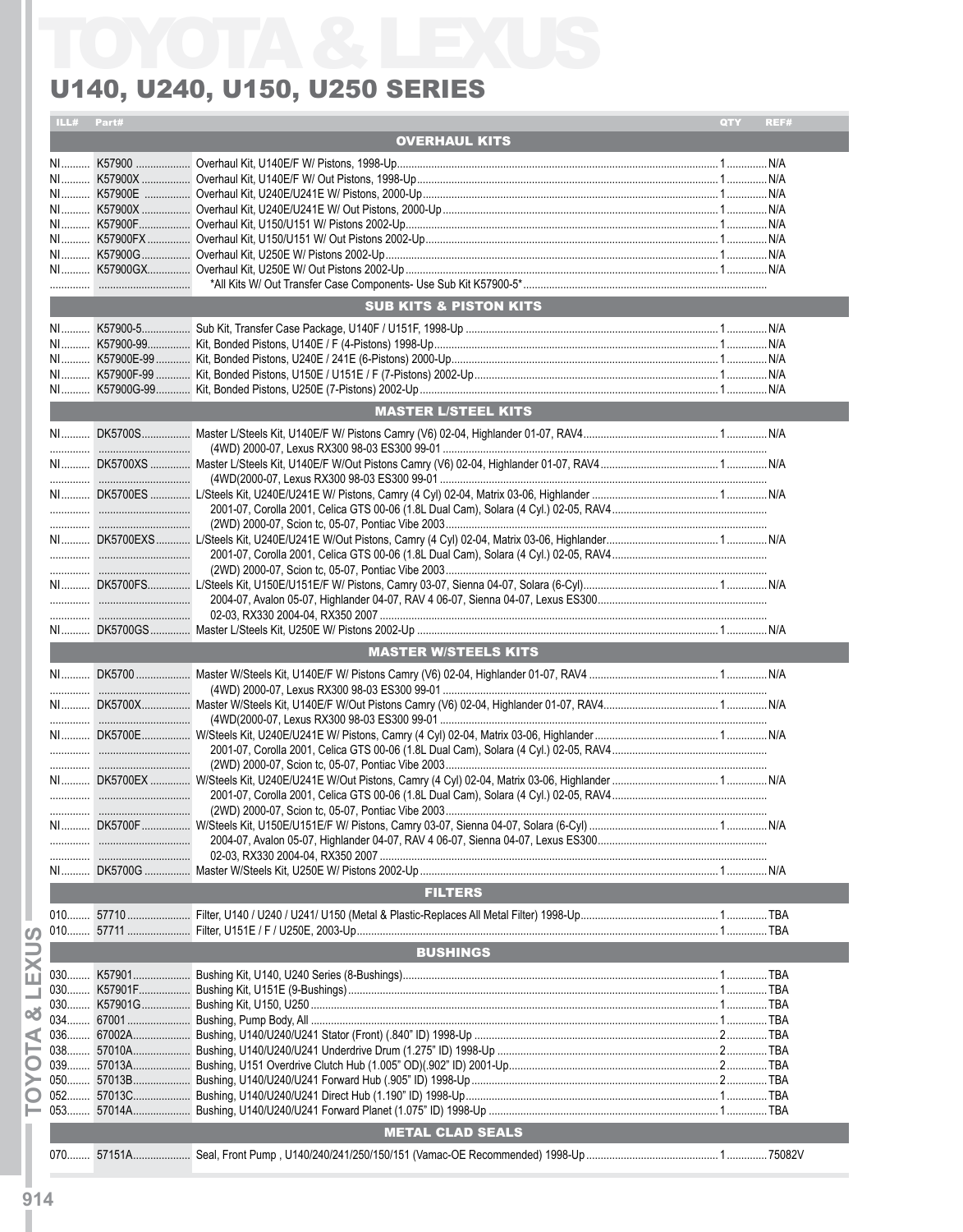| ILL# Part# |                        | QTY | REF# |
|------------|------------------------|-----|------|
|            |                        |     |      |
|            |                        |     |      |
|            |                        |     |      |
|            |                        |     |      |
|            |                        |     |      |
|            |                        |     |      |
|            |                        |     |      |
|            |                        |     |      |
|            |                        |     |      |
|            |                        |     |      |
|            |                        |     |      |
|            |                        |     |      |
|            |                        |     |      |
|            |                        |     |      |
|            |                        |     |      |
|            |                        |     |      |
|            | <b>FRICTIONS</b>       |     |      |
|            |                        |     |      |
|            |                        |     |      |
|            |                        |     |      |
|            |                        |     |      |
|            |                        |     |      |
|            |                        |     |      |
|            |                        |     |      |
|            |                        |     |      |
|            |                        |     |      |
|            |                        |     |      |
|            |                        |     |      |
|            |                        |     |      |
|            |                        |     |      |
|            |                        |     |      |
|            |                        |     |      |
|            | <b>STEELS</b>          |     |      |
|            |                        |     |      |
|            |                        |     |      |
|            |                        |     |      |
|            |                        |     |      |
|            |                        |     |      |
|            |                        |     |      |
|            |                        |     |      |
|            |                        |     |      |
|            |                        |     |      |
|            |                        |     |      |
|            |                        |     |      |
|            |                        |     |      |
|            |                        |     |      |
|            |                        |     |      |
|            |                        |     |      |
|            |                        |     |      |
|            |                        |     |      |
|            |                        |     |      |
|            |                        |     |      |
|            |                        |     |      |
|            |                        |     |      |
|            |                        |     |      |
|            |                        |     |      |
|            |                        |     |      |
|            | <b>PRESSURE PLATES</b> |     |      |
|            |                        |     |      |
|            |                        |     |      |
|            |                        |     |      |
|            |                        |     |      |
|            |                        |     |      |
|            |                        |     |      |
|            |                        |     |      |
|            |                        |     |      |
|            |                        |     |      |
|            |                        |     |      |
|            |                        |     |      |
|            |                        |     |      |
|            |                        |     |      |
|            |                        |     |      |
|            |                        |     |      |
|            |                        |     |      |

TOYOTA & LEXUS **ITOYOTA & LEXUSI**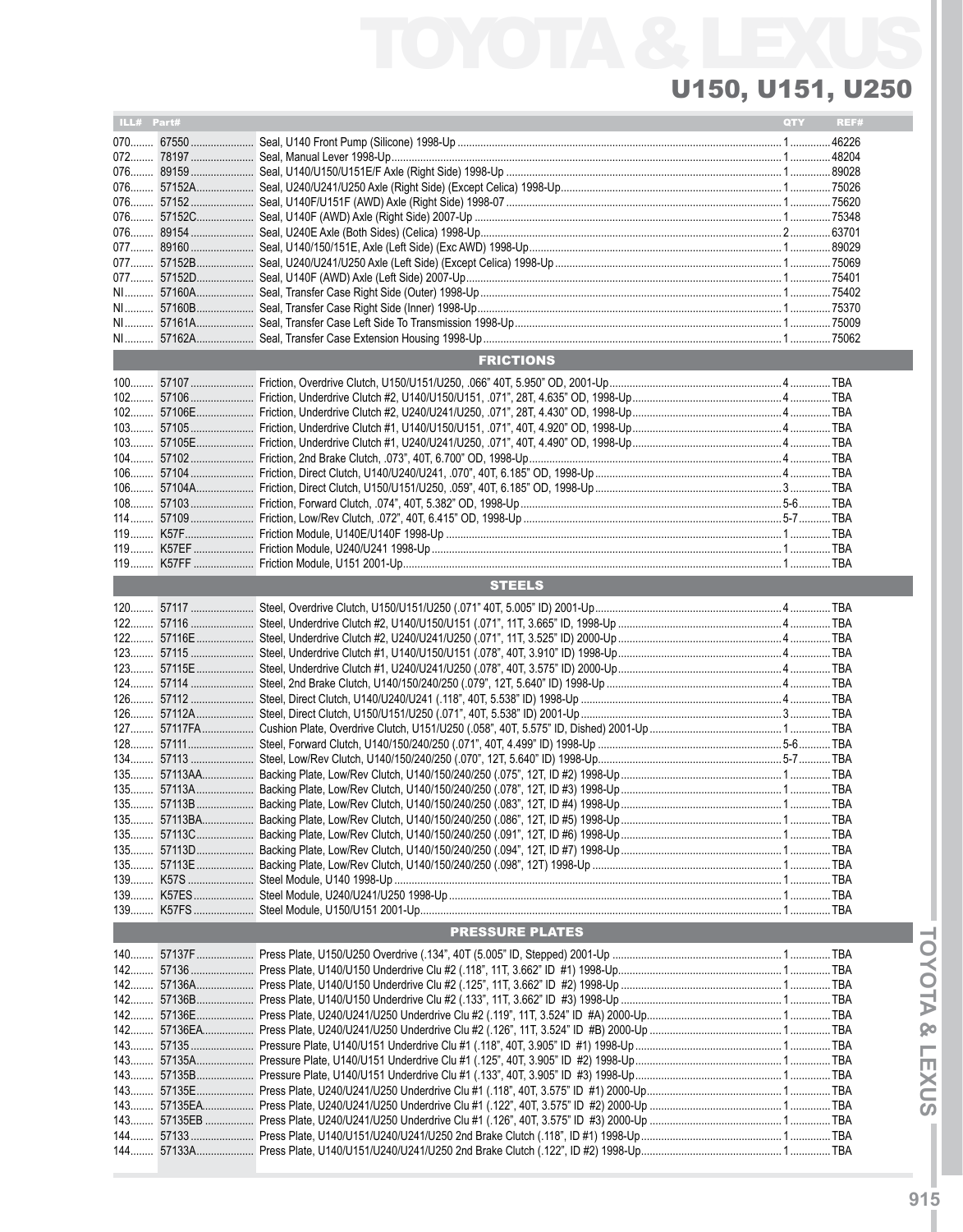|       | U150, U151, U250       |                                                       |
|-------|------------------------|-------------------------------------------------------|
| Part# |                        | REF#<br><b>OTY</b>                                    |
|       |                        |                                                       |
|       |                        |                                                       |
|       |                        |                                                       |
|       |                        |                                                       |
|       |                        |                                                       |
|       |                        |                                                       |
|       |                        |                                                       |
|       |                        |                                                       |
|       |                        |                                                       |
|       |                        |                                                       |
|       |                        |                                                       |
|       |                        |                                                       |
|       |                        |                                                       |
|       |                        |                                                       |
|       |                        |                                                       |
|       |                        |                                                       |
|       |                        |                                                       |
|       |                        |                                                       |
|       |                        |                                                       |
|       |                        |                                                       |
|       | <b>VALVE BODY KITS</b> |                                                       |
|       |                        |                                                       |
|       |                        |                                                       |
|       |                        |                                                       |
|       |                        |                                                       |
|       |                        |                                                       |
|       |                        |                                                       |
|       |                        |                                                       |
|       |                        |                                                       |
|       |                        |                                                       |
|       |                        |                                                       |
|       |                        |                                                       |
|       |                        |                                                       |
|       |                        |                                                       |
|       |                        |                                                       |
|       |                        |                                                       |
|       |                        |                                                       |
|       |                        |                                                       |
|       |                        |                                                       |
|       |                        |                                                       |
|       |                        |                                                       |
|       |                        |                                                       |
|       |                        |                                                       |
|       |                        |                                                       |
|       |                        |                                                       |
|       |                        |                                                       |
|       |                        |                                                       |
|       |                        |                                                       |
|       |                        |                                                       |
| 241   |                        |                                                       |
|       |                        |                                                       |
|       |                        |                                                       |
|       |                        |                                                       |
|       |                        |                                                       |
|       |                        |                                                       |
|       |                        |                                                       |
|       |                        |                                                       |
|       |                        |                                                       |
|       |                        |                                                       |
|       |                        |                                                       |
|       |                        | <b>SEALING RINGS</b><br><b>WASHERS &amp; BEARINGS</b> |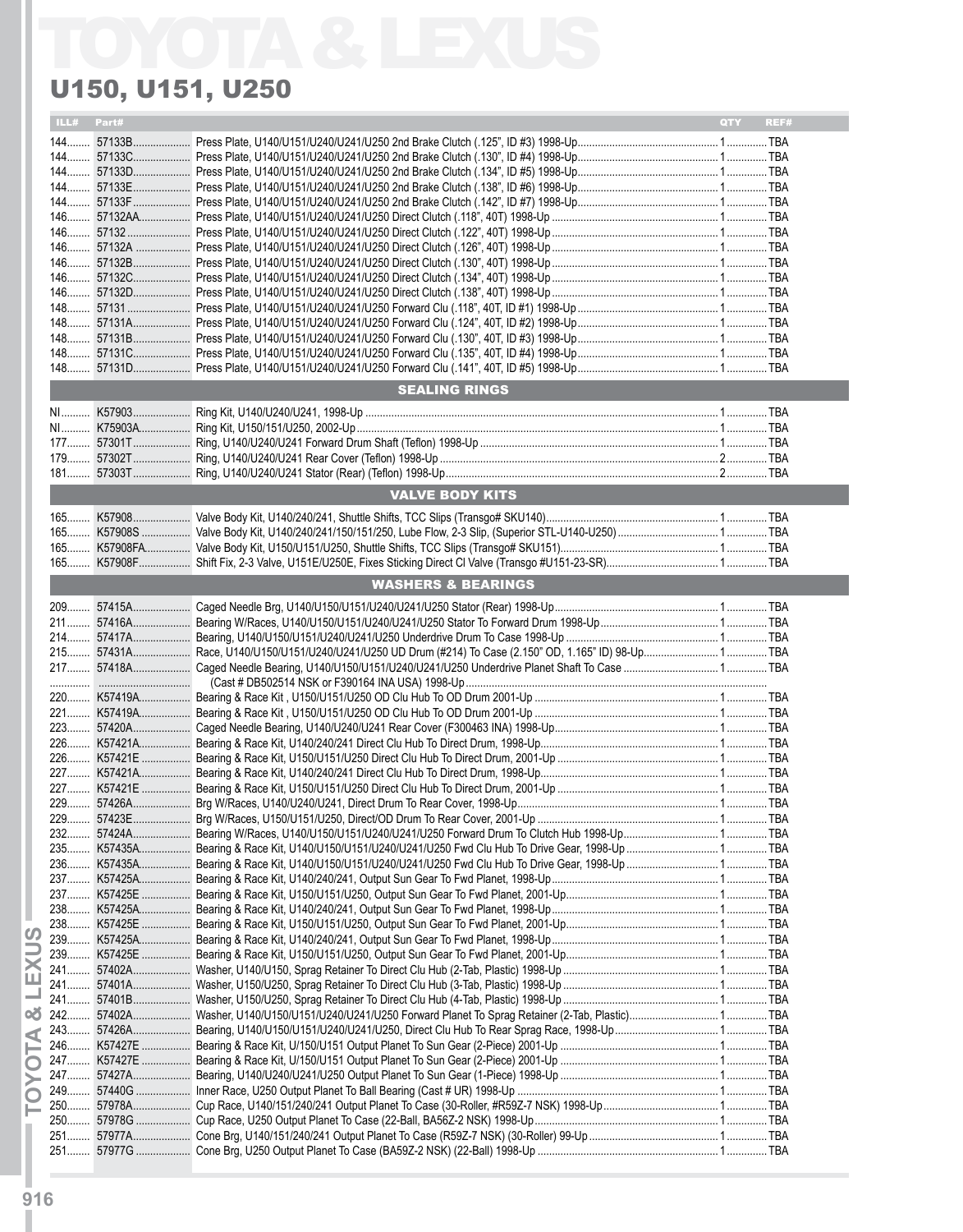| ILL# Part# |                                        | QTY | REF# |
|------------|----------------------------------------|-----|------|
|            |                                        |     |      |
|            |                                        |     |      |
|            |                                        |     |      |
|            |                                        |     |      |
|            |                                        |     |      |
|            |                                        |     |      |
| 276        |                                        |     |      |
|            |                                        |     |      |
|            |                                        |     |      |
|            |                                        |     |      |
|            |                                        |     |      |
| 279        |                                        |     |      |
|            |                                        |     |      |
|            |                                        |     |      |
|            |                                        |     |      |
|            |                                        |     |      |
|            |                                        |     |      |
|            |                                        |     |      |
|            |                                        |     |      |
|            |                                        |     |      |
|            |                                        |     |      |
|            |                                        |     |      |
|            |                                        |     |      |
|            |                                        |     |      |
|            |                                        |     |      |
| 288        |                                        |     |      |
|            |                                        |     |      |
|            |                                        |     |      |
|            |                                        |     |      |
| 289        |                                        |     |      |
|            |                                        |     |      |
|            |                                        |     |      |
| 289        |                                        |     |      |
| 290        |                                        |     |      |
| 290        |                                        |     |      |
|            |                                        |     |      |
|            |                                        |     |      |
|            |                                        |     |      |
|            |                                        |     |      |
|            |                                        |     |      |
|            |                                        |     |      |
|            |                                        |     |      |
|            |                                        |     |      |
|            |                                        |     |      |
|            | <b>GASKETS &amp; RUBBER COMPONENTS</b> |     |      |
|            |                                        |     |      |
|            |                                        |     |      |
|            |                                        |     |      |
|            |                                        |     |      |
|            | <b>TECHNICAL MANUALS</b>               |     |      |
|            |                                        |     |      |
|            |                                        |     |      |
| 400        |                                        |     |      |
|            |                                        |     |      |
|            | <b>ELECTRICAL COMPONENTS</b>           |     |      |
|            |                                        |     |      |
| 410        |                                        |     |      |
|            |                                        |     |      |
| 420        |                                        |     |      |
| 421        |                                        |     |      |
| 421        |                                        |     |      |
| 422        |                                        |     |      |
|            |                                        |     |      |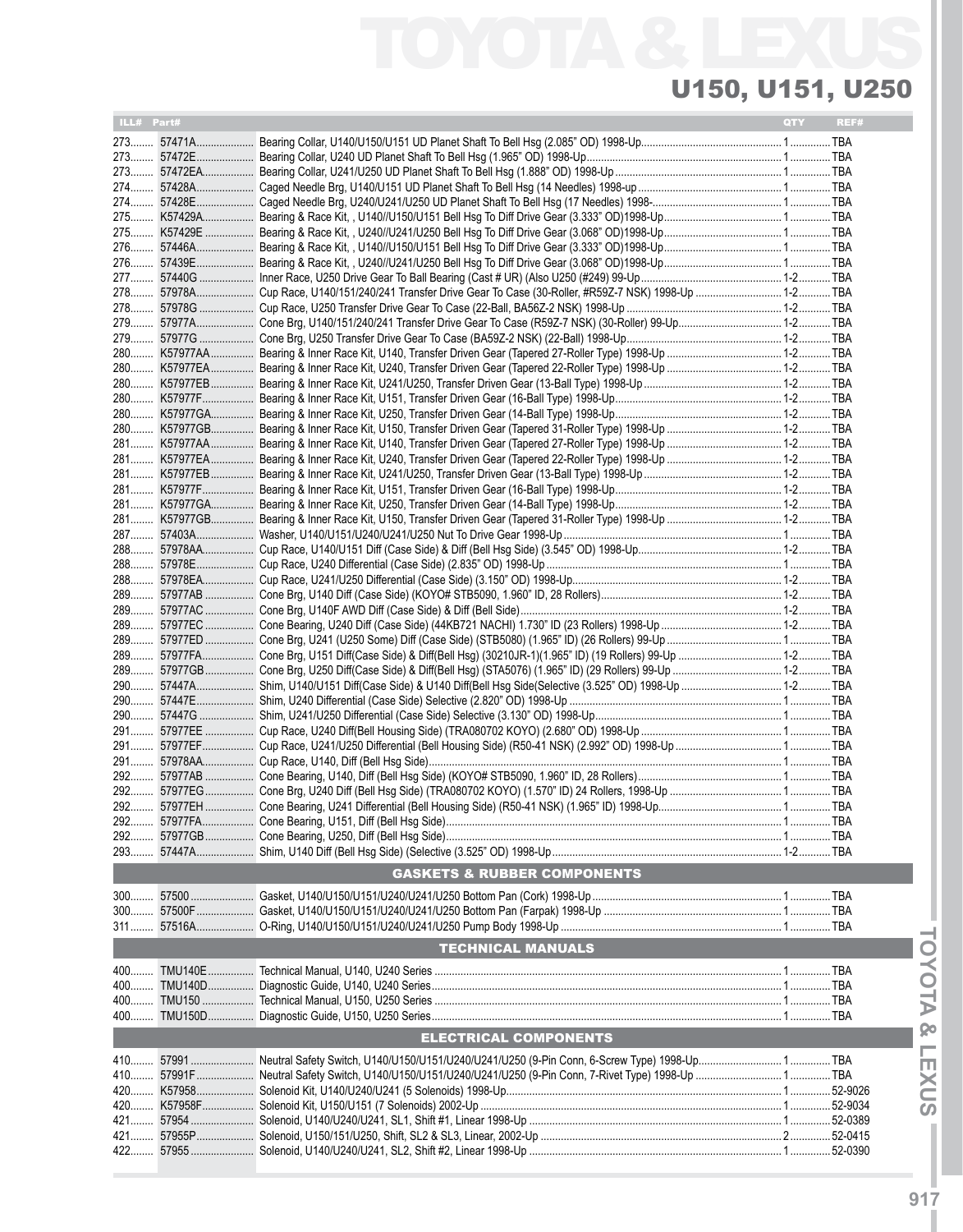### ILL# Part# QTY REF# 422........ 57956P.................... Solenoid, U150/151/U250, Shift, S2 / SR, Position #2, 2002-Up ................................................................................. 1.............. 52-0379 423........ 57954P.................... Solenoid, U150/151/U250, SL1, Shift #1, Linear 2002-Up........................................................................................... 1.............. 52-0416 425........ 57957 ...................... Solenoid, U140/U240/U241, Lock-Up, DSL, 1998-Up.................................................................................................. 1.............. 52-0377 425........ 57953M................... Solenoid, U150/151/U250, Lock-Up, DSL, 2002-Up .................................................................................................... 1.............. 52-0380 428........ 57958 ...................... Solenoid, U140/U240/U241, SLT, EPC (Electronic Pressure Control) 1998-Up........................................................... 1.............. 52-0393 428........ 57958P.................... Solenoid, U150/151/U250, SLT, EPC (Electronic Pressure Control) 2002-Up ............................................................. 1.............. 52-0414 431........ 57956 ...................... Solenoid, U140/U240/U241, Shift 3, SS3 / S4, 1998-Up.............................................................................................. 1.............. 52-0388 440........ 57956N.................... Solenoid, U150/151/U250, Shift 3, SS3 / S4, Position #3, 2002-Up ............................................................................ 1.............. 52-0381 436........ 57951 ...................... Sensor, U140/240/241/250 Input & Output (2 Prong W/ .075" Metal Tip) 99-Up.......................................................... 1..............TBA 436........ 57951F.................... Sensor, U151 Input & Output (2 Prong W/ .175" Metal Tip) 2001-Up........................................................................... 1..............TBA 446........ 57988 ...................... Wire Harness, U140/U240/U241/U250 Internal (10 Prong Connector) 1998-Up......................................................... 1..............TBA 446........ 57988F.................... Wire Harness, U151/U250 Internal (13 Prong Connector) 2001-Up ............................................................................ 1..............TBA MISCELLANEOUS COMPONENTS 480........ 57628M................... Valve, Anti-Drain Back Check Valve, U140/U240/U150/U250...................................................................................... 1..............TBA 492........ 57621 ...................... Drain Plug, U140/U151/U240/U241/U250 (Allen Head) 1998-Up................................................................................ 1..............TBA PUMPS & PUMP COMPONENTS 500........ 57912 ...................... Pump, U140 (Vented, W/ Crescent Type Body) 1998-00 ............................................................................................. 1..............TBA 500........ 57912A.................... Pump, U140 (Vented, .422" Rotor Body) 2001-Up....................................................................................................... 1..............TBA 500........ 57912B.................... Pump, U140/U150/U151/U240/U241/U250 (Non-Vented, .422" Rotor Body) 2000-Up ............................................... 1..............TBA 500........ 57912F.................... Pump, U151 (Non-Vented, .460" Rotor Body) 2005-Up ............................................................................................... 1..............TBA 510........ 57916A.................... Pump Body W/Gears, U140 (With Crescent Type) 1998-00 ........................................................................................ 1..............TBA 510........ 57916AA.................. Pump Body W/Gears W/Gears, U140/U150/U151/U240/U241/U250 (.422" Thick Gears) 2000-Up ........................... 1..............TBA 510........ 57916G ................... Pump Body W/Gears, U151(.460" Thick Gears) 2005-Up ........................................................................................... 1..............TBA 520........ 57915A.................... Pump Stator, U140 (For Vented, Crescent Type Body) 1998-00.................................................................................. 1..............TBA 520........ 57915AA.................. Pump Stator, U140 (For Vented, Rotor Type Body) 2001-Up....................................................................................... 1..............TBA 520........ 57915F.................... Stator, U140/U150/U151/U240/U241/U250 (For Non-Vented, Rotor Body Type) 2000-Up ......................................... 1..............TBA 530........ K57201.................... Pump Gears, U140 (Crescent Type Body) 1998-00..................................................................................................... 1..............TBA 530........ K57201A.................. Pump Gears, U140/U150/U151/U240/U241/U250 (.422" Rotor Type) 2000-Up.......................................................... 1..............TBA 530........ K57201B ................. Pump Gears, U151 (.460" Rotor Type) 2005-Up.......................................................................................................... 1..............TBA DRUMS & CLUTCH HUBS 550........ 57732A.................... Drum W/ Sun Gear, Underdrive Clutch, U140//U150/U151 (35T Sun Gear) 1998-Up................................................. 1..............TBA 550........ 57732E.................... Drum W/ Sun Gear, Underdrive Clutch, U240/U241/U250 (32T Sun Gear) 2000-Up.................................................. 1..............TBA 550........ K57749A.................. Underdrive Geartrain, U140 (53T, No-ID Transfer Gear, 25T, 3-ID Diff Pinion Gear)................................................... 1..............TBA 550........ K57749AA............... Underdrive Geartrain, U140 (53T, No-ID Transfer Gear, 27T, 4-ID Diff Pinion Gear)................................................... 1..............TBA 550........ K57749AB............... Underdrive Geartrain, U140 (53T, No-ID Transfer Gear, 28T, 4-ID Diff Pinion Gear)................................................... 1..............TBA 550........ K57749AC............... Underdrive Geartrain, U140 (53T, No-ID Transfer Gear, 24T, 2-ID Diff Pinion Gear)................................................... 1..............TBA 550........ K57749AD............... Underdrive Geartrain, U140 (53T, No-ID Transfer Gear, 23T, 1-ID Diff Pinion Gear)................................................... 1..............TBA 550........ K57749E ................. Underdrive Geartrain, U240/U241 (51T, 1-ID Transfer Gear, 26T, 1-ID Diff Pinion Gear)............................................ 1..............TBA 550........ K57749EA............... Underdrive Geartrain, U240/U241 (51T, 1-ID Transfer Gear, 27T, 3-ID Diff Pinion Gear)............................................ 1..............TBA 550........ K57749EB............... Underdrive Geartrain, U240/U241 (51T, 1-ID Transfer Gear, 26T, 2-ID Diff Pinion Gear)............................................ 1..............TBA 550........ K57749EC............... Underdrive Geartrain, U240/U241 (51T, 1-ID Transfer Gear, 25T, No-ID Diff Pinion Gear) ......................................... 1..............TBA 550........ K57749ED............... Underdrive Geartrain, U240/U241 (51T, 1-ID Transfer Gear, 25T, 4-ID Diff Pinion Gear)............................................ 1..............TBA **ITOY**<br> **ITOY** STREET STRENGTHES AND CONTENT AND AND CONTENT AND THE STRENGTHES AND STRENGTHES AND STRENGTHES AND STRENGTHES AND STRENGTHES AND STRENGTHES AND STRENGTHES AND CONTENT AND CONTENT AND CONTENT AND CONTENT AND U150, U151, U250

550........ K57749F.................. Underdrive Geartrain, U150/U151 (57T, 2-ID Transfer Gear, 25T, 1-ID Diff Pinion Gear)............................................ 1..............TBA 550........ K57749FA................ Underdrive Geartrain, U150/U151 (57T, 2-ID Transfer Gear, 23T, No-ID Diff Pinion Gear) ......................................... 1..............TBA

567........ K57525F.................. Piston Kit, Low/Rev Clutch, U150/U151 (.690" Height, Alum Type) 2000-Up .............................................................. 1..............TBA 571........ 57740F.................... Hub, OD Clutch, U150/U151/U250, 2001-Up............................................................................................................... 1..............TBA 574........ 57741A.................... Hub, Forward Clutch, U140/U240/U241 (Stamped Steel Type) 1998-Up .................................................................... 1..............TBA

550........ K57749FB............... Underdrive Geartrain, U150/U151 (57T, 2-ID Transfer Gear, 24T, 2-ID Diff Pinion Gear)............................................ 1..............TBA 550........ K57749FC............... Underdrive Geartrain, U150/U151 (57T, 2-ID Transfer Gear, 24T, 5-ID Diff Pinion Gear)............................................ 1..............TBA 550........ K57749G................. Underdrive Geartrain, U250 (51T, 1-ID Transfer Gear, 27T, 3-ID Diff Pinion Gear)...................................................... 1..............TBA 550........ K57749GA............... Underdrive Geartrain, U250 (51T, 1-ID Transfer Gear, 25T, No-ID Diff Pinion Gear)................................................... 1..............TBA 550........ K57749GB............... Underdrive Geartrain, U250 (51T, 1-ID Transfer Gear, 23T, 3-ID Diff Pinion Gear)...................................................... 1..............TBA 554........ 57733A.................... Drum, Forward Clutch W/Shaft (6-Clutch) U140/U150/U151, 1998-Up ....................................................................... 1..............TBA 554........ 57733F.................... Drum, Forward Clutch W/Shaft (5-Clutch) U241/U150/U151, 2000-Up ....................................................................... 1..............TBA 554........ 57733E.................... Drum, Forward Clutch W/Shaft (4-Clutch) U240, 2000-Up .......................................................................................... 1..............TBA 555........ 57734A.................... Drum, Direct Clutch W/Shaft (4-Clutch) U140, 1998-Up .............................................................................................. 1..............TBA 555........ 57734E.................... Drum, Direct Clutch W/Shaft (3-Clutch) U240/U241, 1998-Up..................................................................................... 1..............TBA 555........ 57734B.................... Drum, Direct Clutch W/Shaft (W/Out OD Clu Hsg) (3-Clutch) U150/U151/U250, 2001-Up ......................................... 1..............TBA 555........ 57734F.................... Drum, Direct Clutch W/Shaft (W/ 4-Clutch OD Drum) (3-Clutch) U150/U151, 2001-Up .............................................. 1..............TBA 555........ 57734C.................... Drum, Direct Clutch W/Shaft (W/ 3-Clutch OD Drum) (3-Clutch) U250, 2001-Up........................................................ 1..............TBA 565........ K57528.................... Piston Kit, Direct Clutch, U140/U240 (Bonded Type) 1998-Up .................................................................................... 1..............TBA 565........ K57528F.................. Piston Kit, OD Clutch, U150/U151 (4-Clutch, Bonded Type) 2001-Up......................................................................... 1..............TBA 565........ K57528G................. Piston Kit, OD Clutch, U250 (3-Clutch, Bonded Type) 2001-Up .................................................................................. 1..............TBA 567........ K57525A.................. Piston Kit, Low/Rev Clutch, U140 (.551" Height, Alum Type) 1998-Up ........................................................................ 1..............TBA 567........ K57525E ................. Piston Kit, Low/Rev Clutch, U240/U241/U250 (.850" Height, Alum Type) 2000-Up..................................................... 1..............TBA

**918**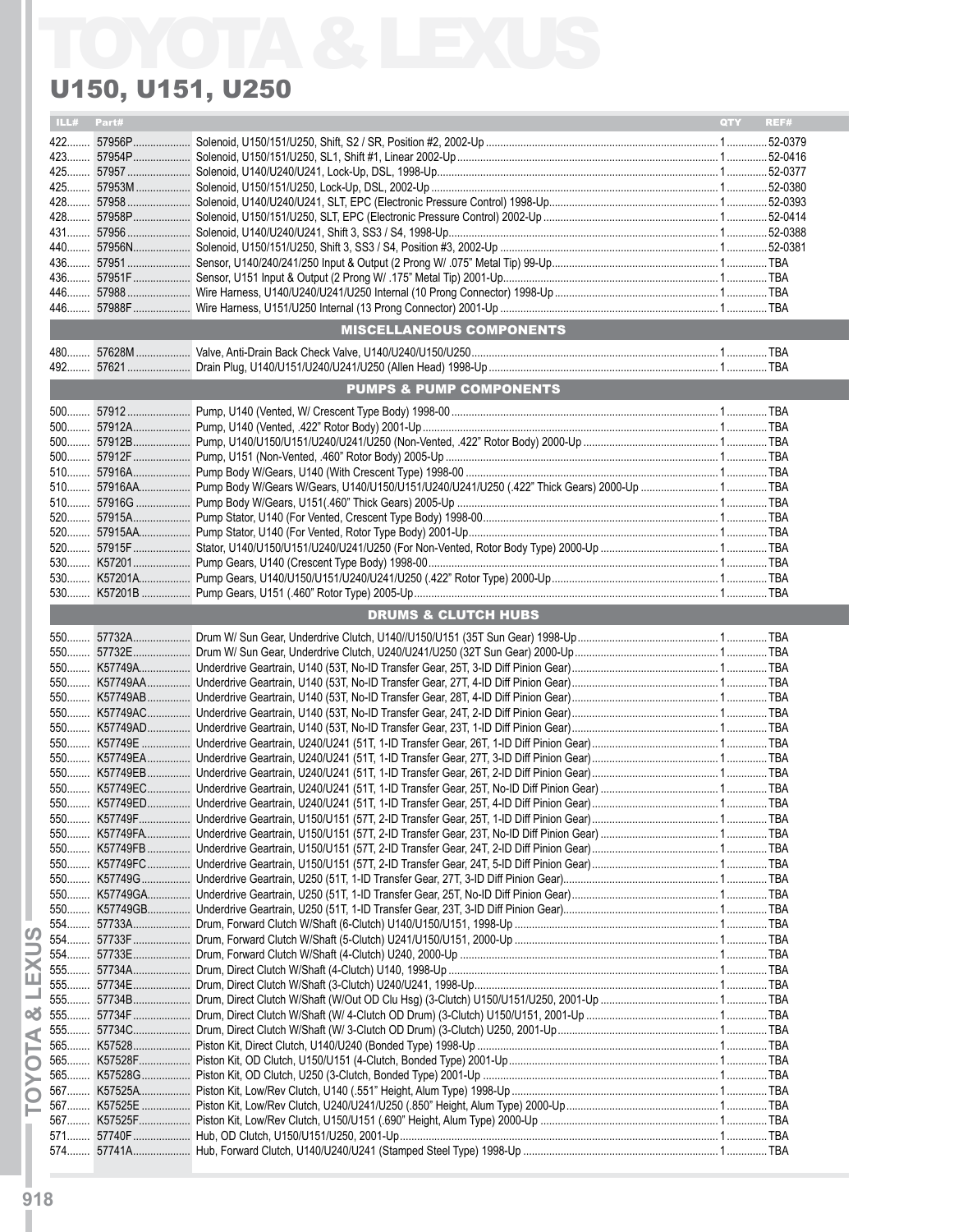| ILL# Part# |            |                                         | QTY | REF# |
|------------|------------|-----------------------------------------|-----|------|
|            |            |                                         |     |      |
|            |            |                                         |     |      |
|            |            |                                         |     |      |
|            |            |                                         |     |      |
|            |            | PLANETS, RING GEARS, SUN GEARS & SHELLS |     |      |
|            |            |                                         |     |      |
|            |            |                                         |     |      |
|            |            |                                         |     |      |
|            |            |                                         |     |      |
|            |            |                                         |     |      |
|            |            |                                         |     |      |
|            |            |                                         |     |      |
|            |            |                                         |     |      |
|            |            |                                         |     |      |
|            |            |                                         |     |      |
|            |            |                                         |     |      |
|            |            |                                         |     |      |
|            |            |                                         |     |      |
|            |            |                                         |     |      |
|            |            |                                         |     |      |
|            |            |                                         |     |      |
|            |            |                                         |     |      |
|            |            |                                         |     |      |
|            |            |                                         |     |      |
|            |            |                                         |     |      |
|            |            |                                         |     |      |
|            |            |                                         |     |      |
|            |            |                                         |     |      |
|            |            |                                         |     |      |
|            |            |                                         |     |      |
|            |            |                                         |     |      |
|            |            |                                         |     |      |
|            |            |                                         |     |      |
|            |            |                                         |     |      |
|            |            |                                         |     |      |
|            |            |                                         |     |      |
|            |            |                                         |     |      |
|            |            |                                         |     |      |
|            |            |                                         |     |      |
|            |            |                                         |     |      |
|            |            |                                         |     |      |
|            |            | <b>SPRAGS &amp; PARK GEARS</b>          |     |      |
|            | 639 57622  |                                         |     |      |
|            | 650 K57727 |                                         |     |      |
|            |            |                                         |     |      |
|            |            |                                         |     |      |
|            |            |                                         |     |      |
|            | 652 57724A |                                         |     |      |
|            | 661 57730A |                                         |     |      |
|            | 661 57730E |                                         |     |      |
|            |            |                                         |     |      |
|            |            |                                         |     |      |
|            |            |                                         |     |      |
|            |            |                                         |     |      |
|            |            |                                         |     |      |
| 695        |            |                                         |     |      |
|            |            | DIFFERENTIALS & COMPONENTS              |     |      |
|            |            |                                         |     |      |
|            |            |                                         |     |      |
|            |            |                                         |     |      |
|            |            |                                         |     |      |
|            |            |                                         |     |      |
|            |            |                                         |     |      |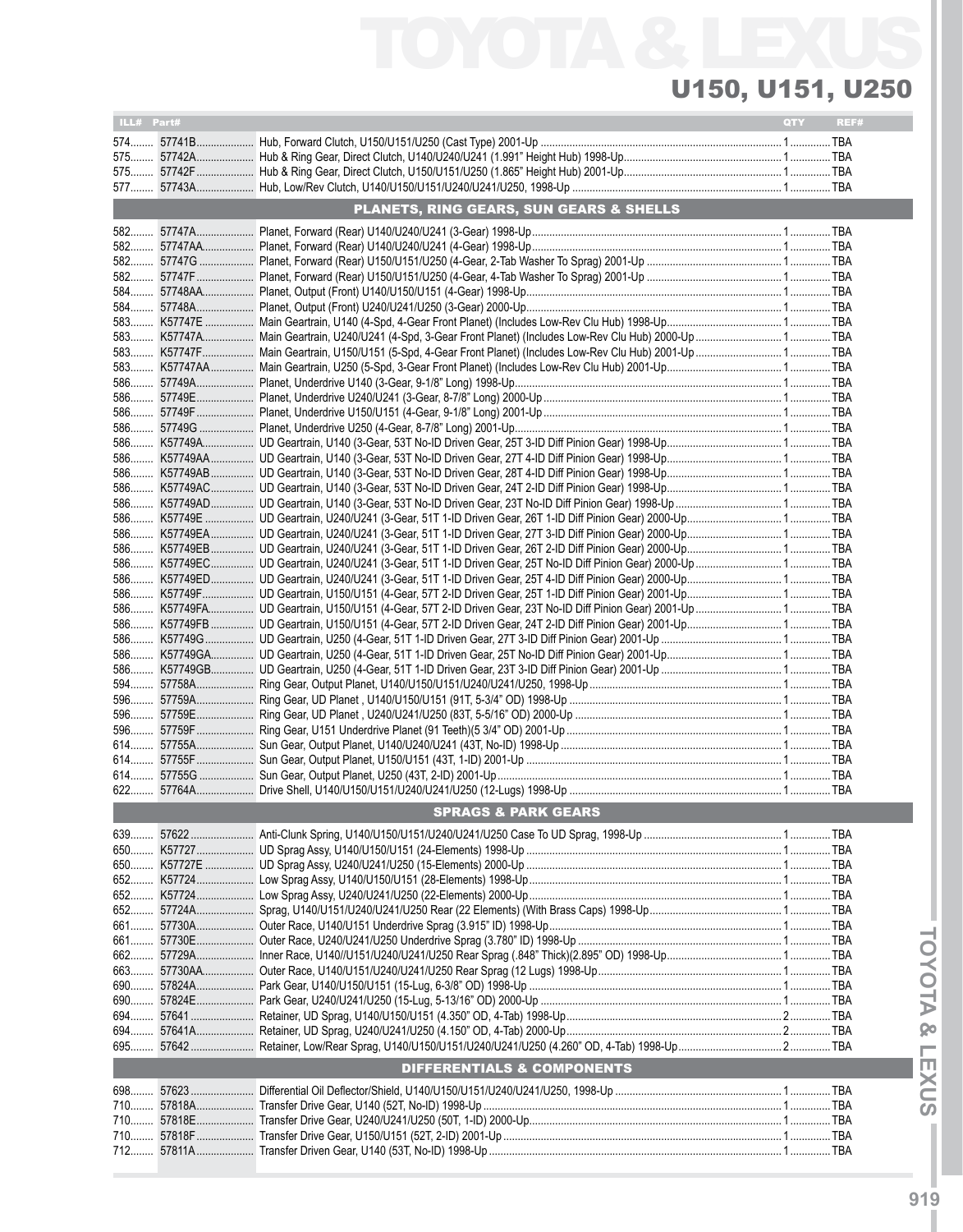| Part#<br>ILL# |                                              | <b>QTY</b><br>REF# |
|---------------|----------------------------------------------|--------------------|
|               |                                              |                    |
|               |                                              |                    |
|               |                                              |                    |
|               |                                              |                    |
|               |                                              |                    |
|               |                                              |                    |
|               |                                              |                    |
|               |                                              |                    |
|               |                                              |                    |
|               |                                              |                    |
|               |                                              |                    |
|               |                                              |                    |
|               |                                              |                    |
|               |                                              |                    |
|               |                                              |                    |
|               |                                              |                    |
|               |                                              |                    |
|               |                                              |                    |
|               |                                              |                    |
|               |                                              |                    |
|               |                                              |                    |
|               |                                              |                    |
|               |                                              |                    |
|               |                                              |                    |
|               |                                              |                    |
|               |                                              |                    |
|               |                                              |                    |
|               |                                              |                    |
|               |                                              |                    |
|               |                                              |                    |
|               |                                              |                    |
|               |                                              |                    |
|               |                                              |                    |
|               |                                              |                    |
|               |                                              |                    |
|               |                                              |                    |
|               | <b>VALVE BODIES (DACCO VB#)</b>              |                    |
|               |                                              |                    |
|               |                                              |                    |
|               | <b>VALVE BODIES</b>                          |                    |
|               |                                              |                    |
|               |                                              |                    |
|               |                                              |                    |
|               |                                              |                    |
|               |                                              |                    |
|               |                                              |                    |
|               |                                              |                    |
|               |                                              |                    |
|               |                                              |                    |
|               |                                              |                    |
|               |                                              |                    |
|               |                                              |                    |
|               | <b>CASES, HOUSINGS &amp; CASE COMPONENTS</b> |                    |
|               |                                              |                    |
|               |                                              |                    |
|               |                                              |                    |
|               |                                              |                    |
|               |                                              |                    |
|               |                                              |                    |
|               |                                              |                    |
|               |                                              |                    |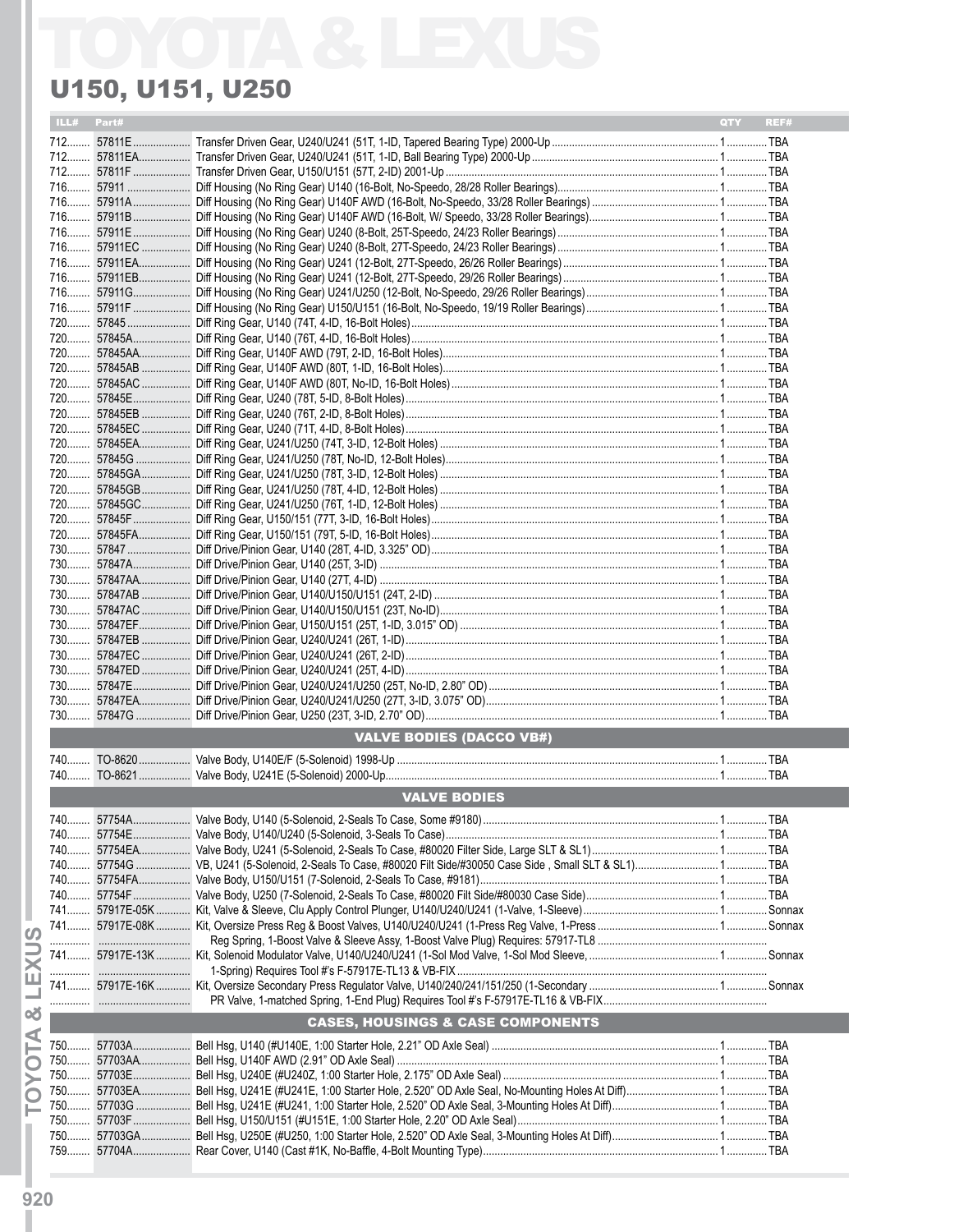| ILL# Part# |                                                                                                                            | QTY | REF# |
|------------|----------------------------------------------------------------------------------------------------------------------------|-----|------|
|            |                                                                                                                            |     |      |
|            |                                                                                                                            |     |      |
|            |                                                                                                                            |     |      |
|            |                                                                                                                            |     |      |
|            |                                                                                                                            |     |      |
|            |                                                                                                                            |     |      |
|            |                                                                                                                            |     |      |
|            |                                                                                                                            |     |      |
|            |                                                                                                                            |     |      |
|            |                                                                                                                            |     |      |
|            |                                                                                                                            |     |      |
|            |                                                                                                                            |     |      |
|            |                                                                                                                            |     |      |
|            |                                                                                                                            |     |      |
|            |                                                                                                                            |     |      |
|            |                                                                                                                            |     |      |
|            |                                                                                                                            |     |      |
|            |                                                                                                                            |     |      |
|            |                                                                                                                            |     |      |
|            |                                                                                                                            |     |      |
|            |                                                                                                                            |     |      |
|            |                                                                                                                            |     |      |
| 847        |                                                                                                                            |     |      |
|            |                                                                                                                            |     |      |
|            | <b>SNAP RINGS</b>                                                                                                          |     |      |
|            |                                                                                                                            |     |      |
|            |                                                                                                                            |     |      |
|            |                                                                                                                            |     |      |
|            |                                                                                                                            |     |      |
| 863        |                                                                                                                            |     |      |
| $864$      |                                                                                                                            |     |      |
|            |                                                                                                                            |     |      |
|            |                                                                                                                            |     |      |
|            |                                                                                                                            |     |      |
| $874$      |                                                                                                                            |     |      |
| 876        |                                                                                                                            |     |      |
|            |                                                                                                                            |     |      |
|            |                                                                                                                            |     |      |
| $885$      |                                                                                                                            |     |      |
| 886        |                                                                                                                            |     |      |
|            |                                                                                                                            |     |      |
|            |                                                                                                                            |     |      |
|            |                                                                                                                            |     |      |
|            |                                                                                                                            |     |      |
|            | <b>ACCUMULATORS, PISTONS &amp; MISCELLANEOUS</b>                                                                           |     |      |
|            |                                                                                                                            |     |      |
|            |                                                                                                                            |     |      |
|            |                                                                                                                            |     |      |
|            |                                                                                                                            |     |      |
|            |                                                                                                                            |     |      |
|            |                                                                                                                            |     |      |
|            |                                                                                                                            |     |      |
|            |                                                                                                                            |     |      |
|            |                                                                                                                            |     |      |
|            |                                                                                                                            |     |      |
|            |                                                                                                                            |     |      |
|            |                                                                                                                            |     |      |
|            |                                                                                                                            |     |      |
|            | 960……… 57530 …………………… Piston, U140/U150/U151 UD Clu #1 (Bonded) (2.120" ID) 1998-Up …………………………………………………………………… 1……………75342 |     |      |
| 960        |                                                                                                                            |     |      |
|            |                                                                                                                            |     |      |
| $962$      |                                                                                                                            |     |      |
| 962        |                                                                                                                            |     |      |
|            |                                                                                                                            |     |      |
|            |                                                                                                                            |     |      |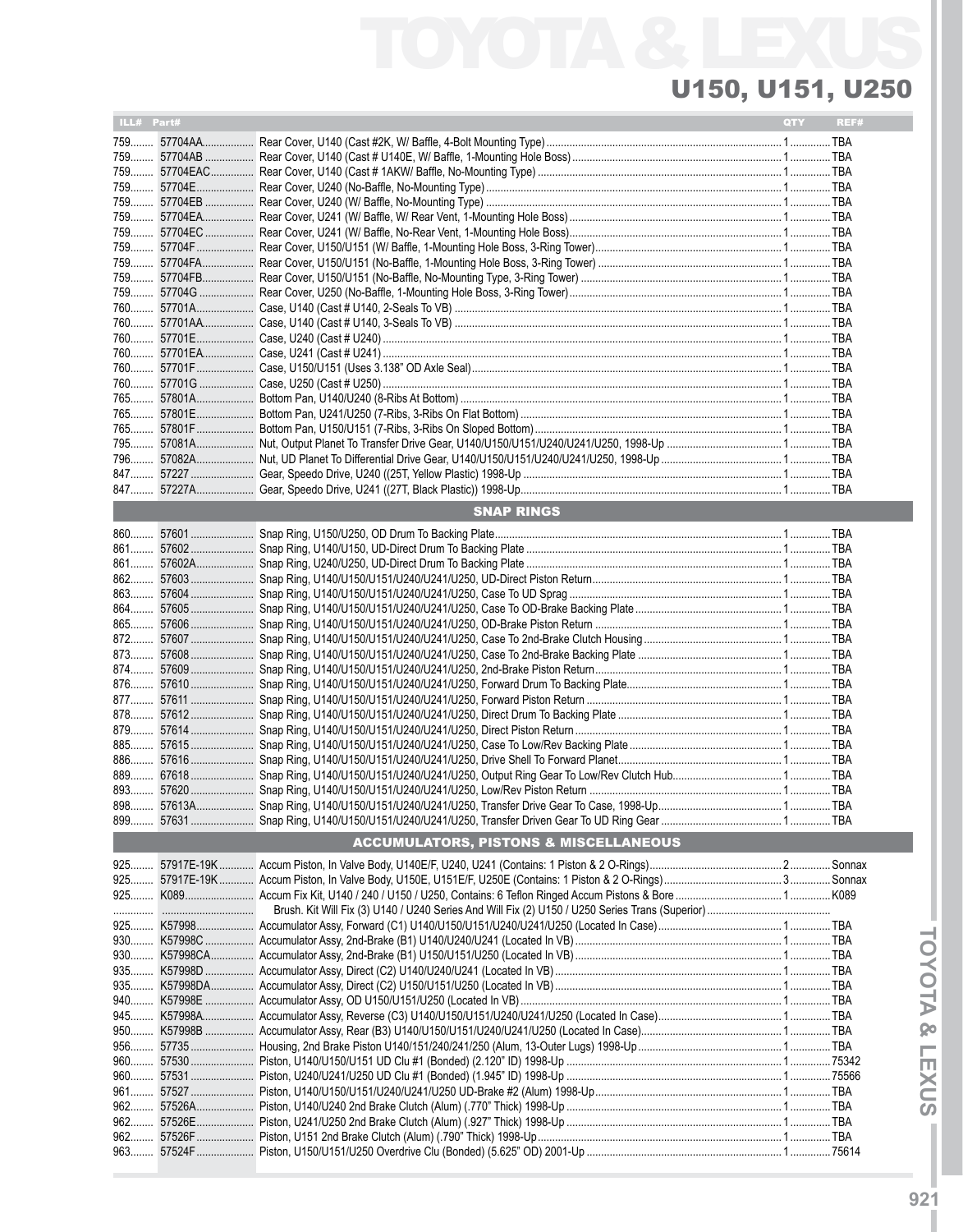|  |  | <b>QTY</b><br>REF# |
|--|--|--------------------|
|  |  |                    |
|  |  |                    |
|  |  |                    |
|  |  |                    |
|  |  |                    |
|  |  |                    |
|  |  |                    |
|  |  |                    |
|  |  |                    |
|  |  |                    |
|  |  |                    |
|  |  |                    |
|  |  |                    |
|  |  |                    |
|  |  |                    |
|  |  |                    |
|  |  |                    |
|  |  |                    |
|  |  |                    |
|  |  |                    |
|  |  |                    |
|  |  |                    |
|  |  |                    |
|  |  |                    |
|  |  |                    |
|  |  |                    |
|  |  |                    |